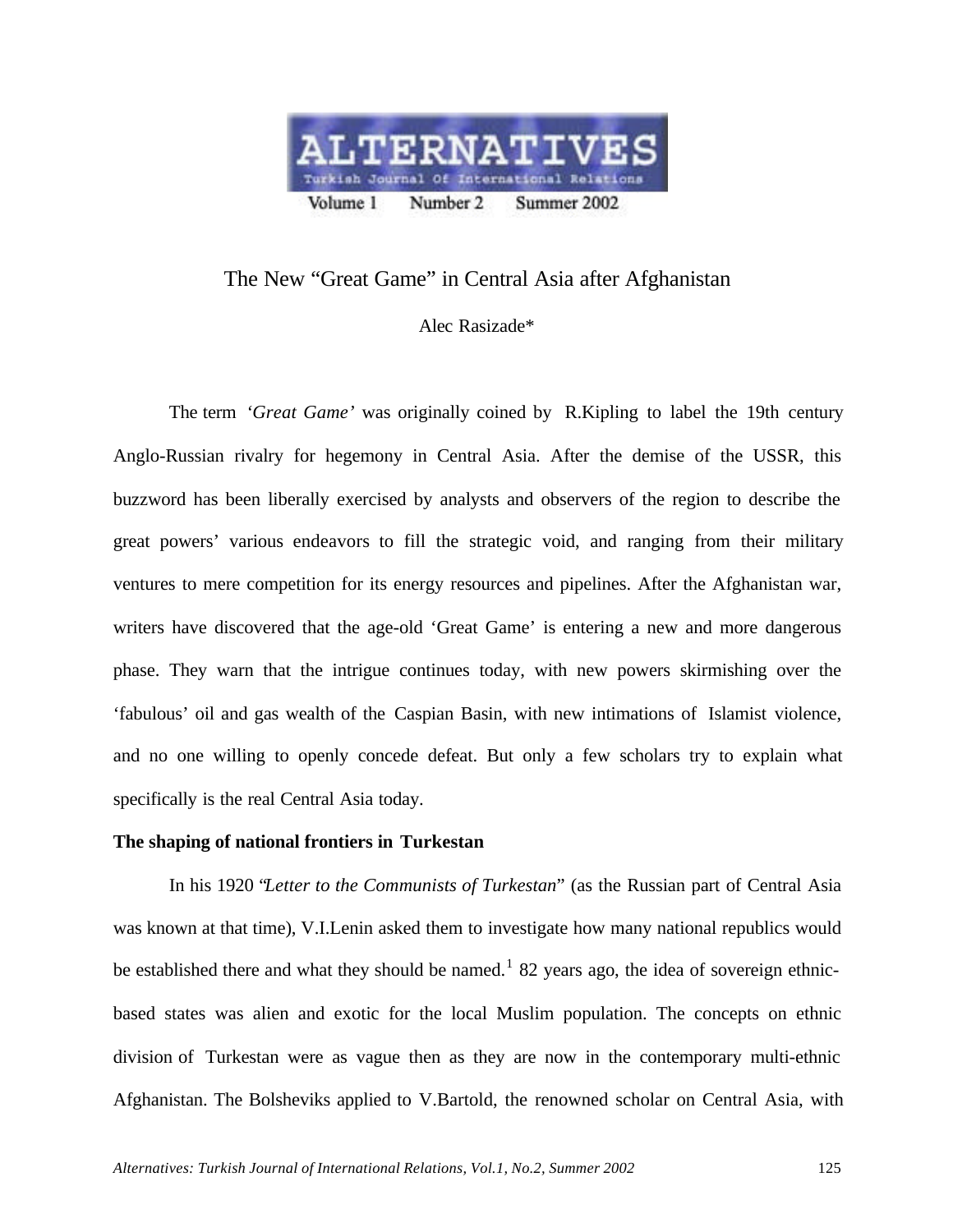the question how they should divide the region. He warned them that Central Asia had no historic experience of the paradigm of an ethnic state, and it would be a great mistake to divide the region along ethnic lines now. Nevertheless, the present boundaries and infrastructure were designed by the USSR based on a strong belief of the 'unbreakable union' of fifteen Soviet republics. As a result the borders, in some cases disputed (with the most intricate maze of border patchwork being the Fergana Valley), were never delimited or demarcated.

The imaginary frontiers of Soviet times have now become real. Now the 5 independent *'stans*' are able to communicate with some of their own parts only across the territories of neighbors. The new fragmentation of Central Asia is a painful process, which has become a serious impediment for cross-border migration of labor and trade. Some locals face real national borders for the first time in their lives, like the women from Uzbekistan crossing borders to collect cotton in Tajikistan, or the families from Kyrgyzstan going to work on tobacco plantations in Kazakhstan. Another tool of the "cold peace" among Central Asian neighbors is the imposition of customs and visa duties. Their corrupt law-enforcement and customs officers have turned the borders into a new source of illicit income.

Since the latest war in Afghanistan, extra security measures have caused new problems for ordinary people: each Central Asian country started to expel visitors from neighboring states, afflicting the poor and seasonal workers. During the ongoing Operation Migrant, for example, Kazakhstan has deported more than 50 thousand CIS citizens. Security measures in Uzbekistan resulted in the shooting of Tajik, Kyrgyz and Kazakh citizens along the Uzbek frontier. There are many cases of Uzbek border guards moving their posts deep into the Kyrgyz and Tajik territories in order to punish the real or imagined rebels. Uzbekistan's decision to mine its border with Tajikistan has led to numerous deaths of seasonal migrant workers.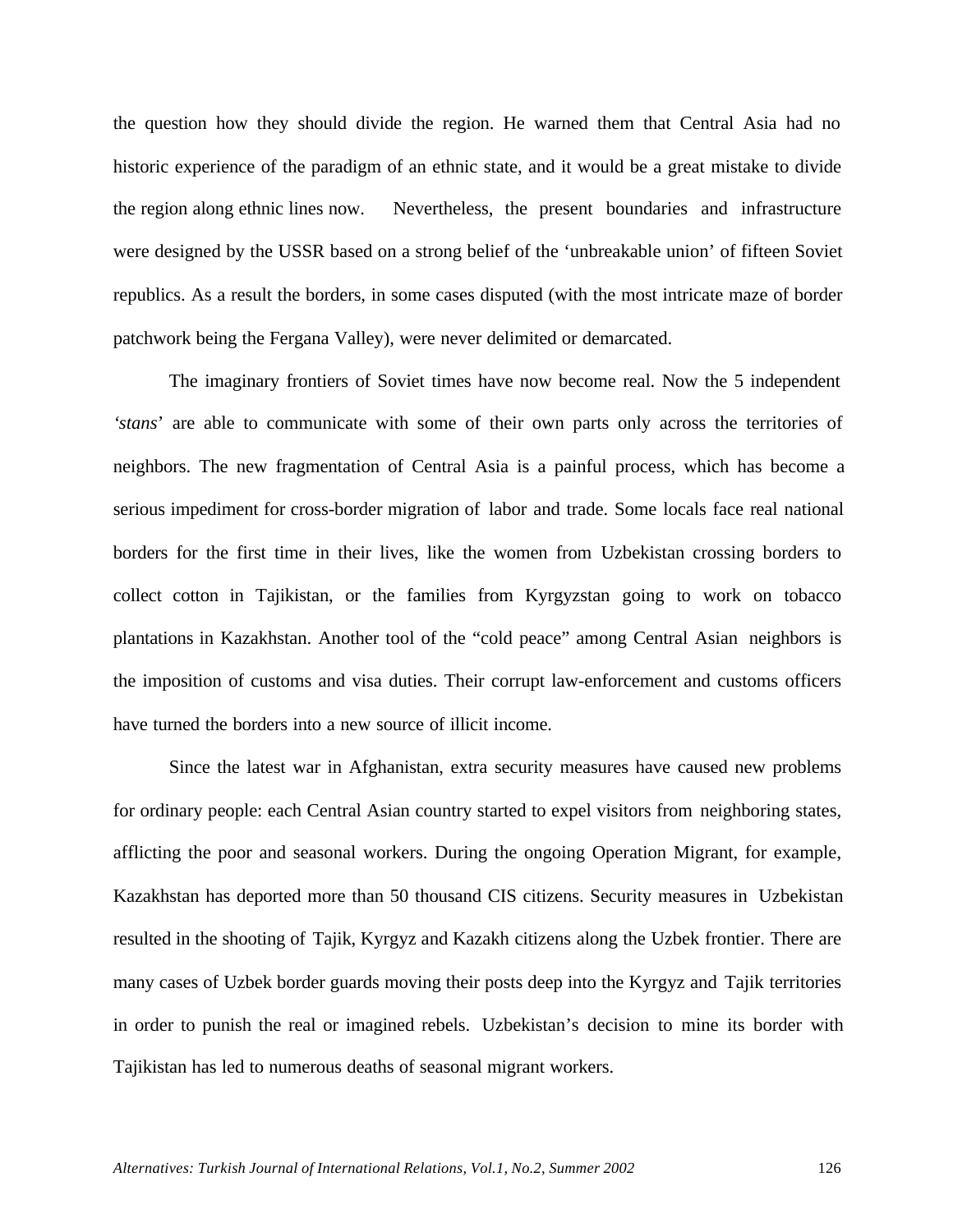A new heated discussion is taking place now between the Central Asian countries. The downstream Uzbekistan, Kazakhstan, and Turkmenistan demand more water for irrigation from Tajikistan and Kyrgyzstan, which are located upstream in the region's river system. Both upstream countries have hydropower stations on rivers flowing to Uzbekistan, southern Kazakhstan, and eventually into Turkmenistan. The two main rivers Syr-Darya and Amu-Darya provide three quarters of the region's water. There is a competition for the Syr-Darya water between Kazakhstan and Uzbekistan, and Turkmenistan's ambitions to expand its irrigated land exacerbates tensions between Turkmenistan, Uzbekistan and Tajikistan over shares of the Amy-Darya water.

The USSR constructed in the 1980s two major hydropower stations, Toktogul in Kyrgyzstan and Nurek in Tajikistan, with 19.3 and 10.5 billion cubic-meter reservoirs respectively. The dams allowed for the accumulation and regulation of water to support the downstream republics. Electric power generated by these two stations had been distributed through the Central Asian energy network. Uzbekistan was the main producer of cotton for the Russian textile industry and its irrigation needs were considered to be the priority issue.

Under these circumstances, priority was given to water accumulation in upstream reservoirs rather than to demand for electric power in upstream republics. Kazakhstan, a major producer of coal, and Uzbekistan and Turkmenistan, the suppliers of natural gas, followed instructions from Moscow and provided for the energy needs of Kyrgyzstan and Tajikistan, while all fuel prices were regulated and were much lower than those on the world market.

The management of water and energy resources has dramatically changed since the unexpected collapse of the Soviet Union. The transition to market economy demanded a new horizontal cooperation between the newly independent states as the downstream countries,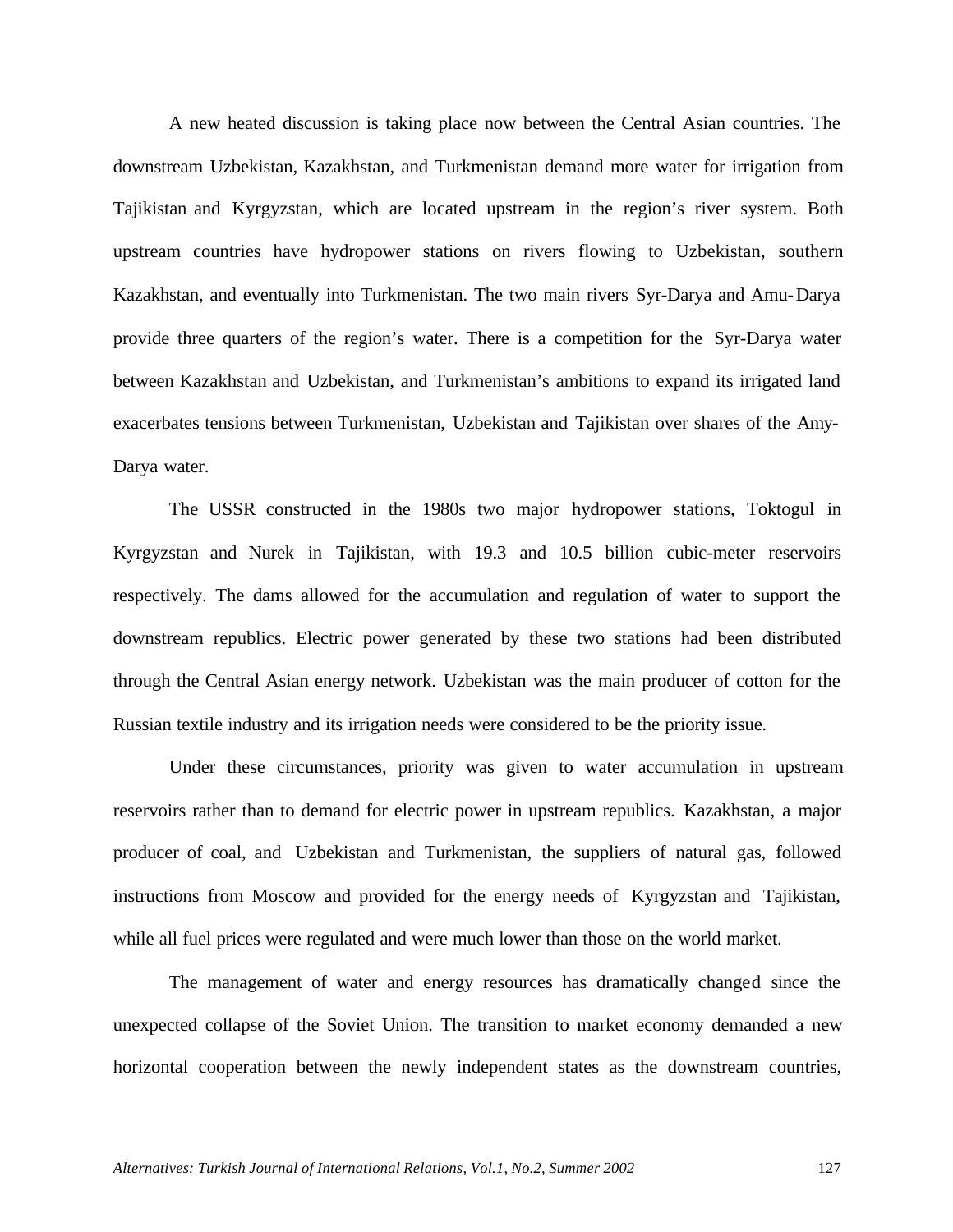Uzbekistan, Kazakhstan and Turkmenistan, have no significant reservoirs able to accumulate an adequate amount of water for seasonal regulation.

The water problem has become a serious threat to the natural environment of Central Asia. Dependence on cotton cultivation and the irrational use of water and energy greatly contributed to the rapid evaporating of the Aral Sea, once the fourth largest lake on earth, which is now becoming a deadly desert.

The main disagreement between the upstream and downstream countries stems from the fact that the latter require water mostly in the time of cultivation for irrigation purposes, whereas Kyrgyzstan and Tajikistan need water mainly for electric power production during the winter season, when their electricity consumption increases twofold. In addition, Uzbekistan frequently halts gas supplies to the upstream smaller countries during winters, making the heating problem most sensitive there. To survive in wintertime, Kyrgyzstan and Tajikistan have to increase the use of electric power generated by their hydropower stations by discharging water from their reservoirs. As a result, in summer, the reservoirs are not able to deliver an adequate amount of water for irrigation in Uzbekistan, Turkmenistan and Kazakhstan. Uzbekistan, the world's fifth largest cotton producer, earns 75% of all its hard currency from the export of cotton.

Many experts believe that water-related tensions could partly be resolved if water were used more efficiently. Central Asia consumes 110 to 120 billion cubic meters of water annually, which is several times more than in the Middle East. The efficiency of irrigation systems here is low. An estimated 60% of water is wasted due to irrational use and ineffective irrigation. In Uzbekistan alone, 20 billion cubic meters of water is wasted every year. This is equal to the amount of water that Soviet planners intended to divert from the Irtysh river in Siberia to Central Asia to save the Aral Sea.<sup>2</sup>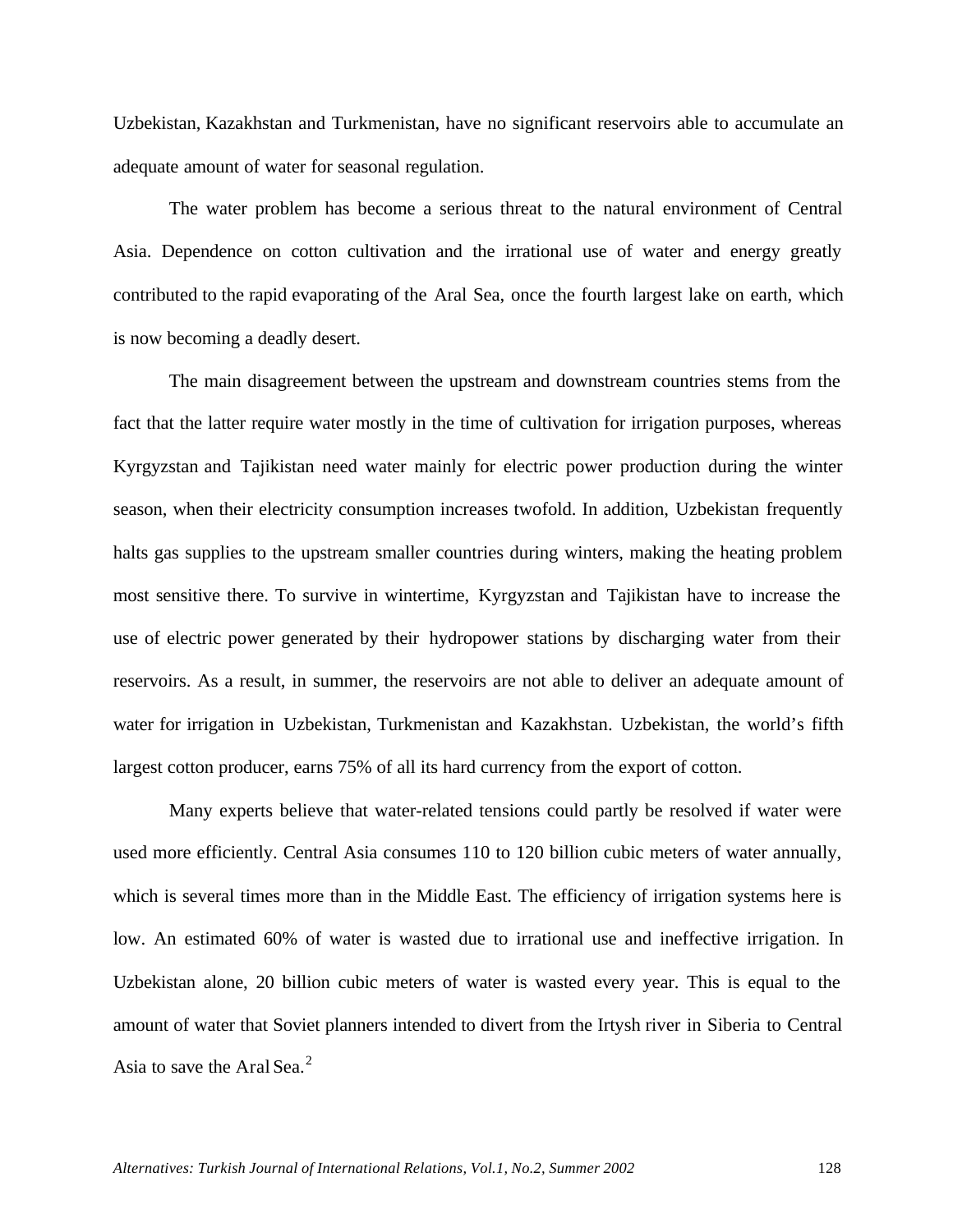## **Islamic upheaval in the Fergana Valley**

The Fergana Valley, divided presently between Uzbekistan, Tajikistan and Kyrgyzstan, is the very heart of Central Asia. At the same time, Fergana exhibits the most vivid example of the Islamic evolution taking place throughout the region and exposes Afghanistan's ideological impact on Central Asia. This is a hard, rural place, with cotton fields worked with sweat and picked by hand. The people are desperately poor. They see little that the new national governments have done to help their lives. Dissatisfaction is high, the lure of Islam as an answer to their dreary existence is strong.

When Central Asia was surprised by the collapse of Soviet authority in 1991, lawlessness filled the void. Assaults and robberies became rampant. A Fergana man named Juma Namangani and his companions became vigilantes, collaring crooks and administering beatings as punishment, according to local residents. "I'm not saying I supported them," said an old Namangan teacher. "But when they were here, they were disciplined, and they kept peace in the streets." The man who headed the group remains a mystery. There are only a few blurry photos of him, he did not give interviews.

Today, his mother's house is watched by spies and cameras. His old mosque is closed to the public. People in his home town of Namangan shift their eyes and mumble that they really didn't know Juma Namangani. They have good reason. The government of Uzbekistan considers this crony of Osama bin Laden to have been the country's number one terrorist threat, and any hint of association with him can land a person in prison.

Juma Namangani was born Jumaboy Hojiev and graduated from local agricultural vocational school before he was drafted into the Soviet army in 1987. His service in the airborne corps in Afghanistan during the Soviet occupation gave him a tough-man image when he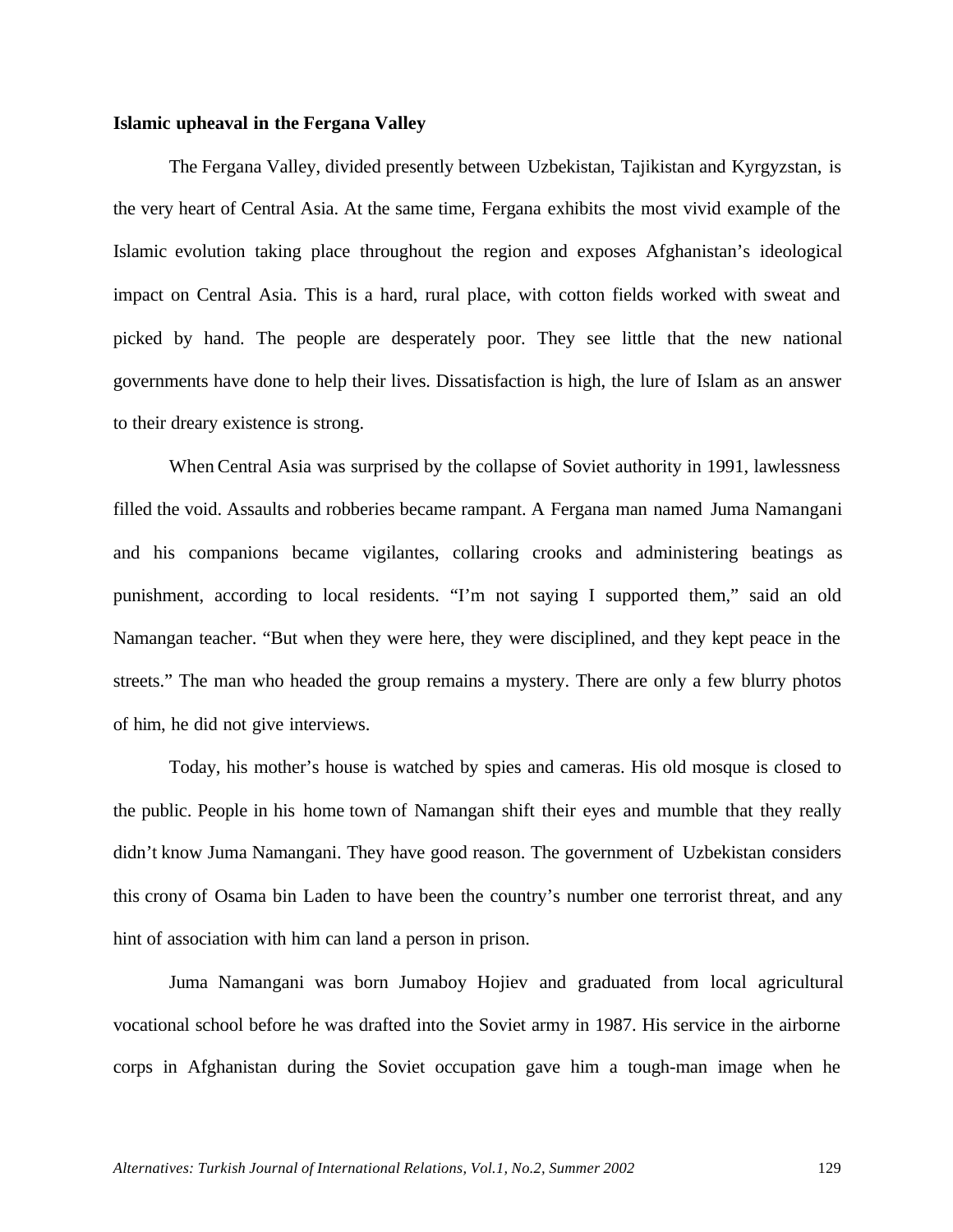returned home in 1989. Here he studied with an Islamic scholar and took on radical Islam as his politics. With a like-minded partner, Tahir Yuldash, and a *nom de guerre* taken from his home town, Namangani began working to replace the government's rule in the Fergana Valley with law based on his political interpretation of the Koran, and eventually founded the Islamic Movement of Uzbekistan (IMU), considered by the government, and now by Washington, to be a terrorist organization.

When G.W.Bush mentioned the IMU in his September 20 speech to a joint session of Congress, it was a nod to Uzbekistan to gain its cooperation in the campaign against Osama bin Laden and the Taliban movement that sheltered him. But the IMU has the credentials to earn a mention on its own merits.

In 1997, members of the group assassinated corrupt regional Uzbek officials, leaving the head of one of them on the gate of the home of the Namangan internal affairs chief. In 1999 and 2000, armed IMU squads made sallies from Tajikistan into Uzbekistan and Kyrgyzstan, vowing to replace the governments with a unitary Fergana Valley Caliphate. In February 1999, the group set off bombs in Tashkent that killed 16 people and narrowly missed President Karimov. In August 1999, the IMU kidnapped four Japanese geologists, receiving several million dollars for their return two months later. The next year, they seized four American mountain climbers in Kyrgyzstan, though the hostages escaped after six days.

Uzbek authorities also said the IMU was involved in heroin and arms smuggling. In the valley, however, people do not think so. "The government uses the threat of the Islamic fighters just to keep their power and keep the people under pressure," said an unemployed brick maker. "The government has made them into extremists."

The paths of Karimov and Namangani crossed only once in 1991 when Karimov, Soviet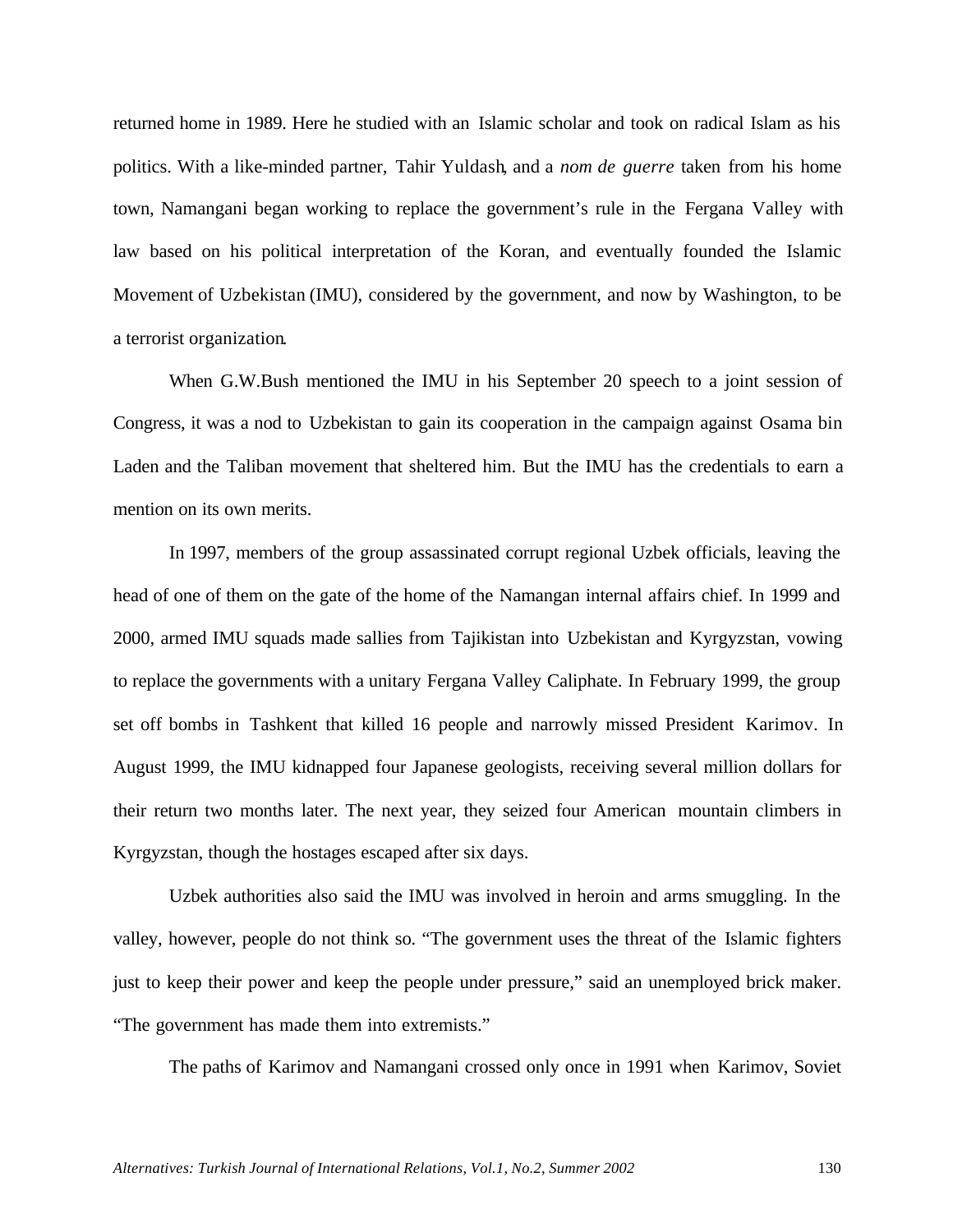Uzbekistan's Kremlin-appointed chief, was campaigning for president in this country's first postindependence election. It was a brief period of political freedoms, which were crushed by Karimov after he won. In the fall of 1991, he came to Namangan. Told there would be a march of opponents, Karimov agreed to meet them. He was joined on the speakers' platform by Namangani, who challenged the country's iron-fisted boss, and someone videotaped the session. "At one point, you could see Karimov blanch," said a Tashkent academic who has seen the tape. "The crowd was clearly hostile, and Namangani could have done anything he wanted with Karimov at that moment."

The unnerving encounter apparently did not sit well with Karimov. After his election in December 1991, doubly alarmed by the Islamist militants' civil war breaking out in neighboring Tajikistan and student demonstrations at home, he cracked down on political opponents and those he deemed Muslim radicals. Namangani had been sentenced to death in absentia by the Uzbek courts, and Karimov is widely quoted as offering to "shoot him in the head" himself.

Namangani and Yuldash left the valley and fought for some time with Islamist rebels in the mountains of Tajikistan. They reportedly passed through Afghanistan and stayed for a while in Peshawar (Pakistan). There they are believed to have made lasting connections with both Osama and the Taliban.

At the age of 32 Namangani became a top officer in Afghanistan's ruling Taliban militia and one of its most feared, along with another local Uzbek warlord (and Karimov's protégé) General Dostum, who was fighting against the Taliban. Like Dostum, he had a reputation for cruelty: if any soldier defied his orders, the whole squad was shot, according to stories from the battle for Mazar-e-Sharif, the center of Afghanistan's Uzbek part, besieged by Dostum's Uzbek forces. After the fall of the city, the fate of Namangani and his men is unknown. Uzbekistan kept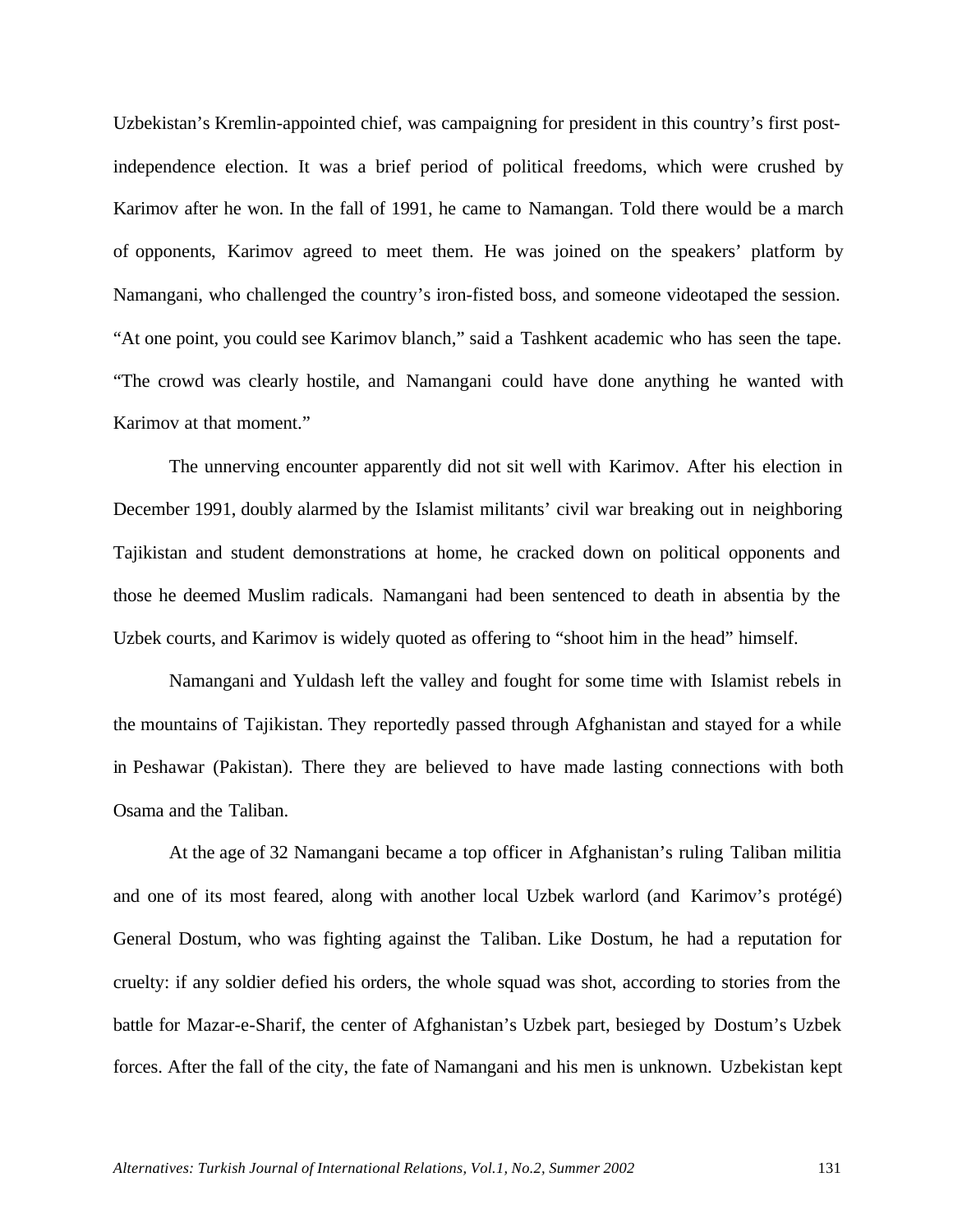closed its Friendship Bridge across the Amu- Darya into Afghanistan, largely out of fear that Namangani will try to cross it. And it unexpectedly allowed US troops to use the nearby air base of Hanabad in hopes that the Americans would demolish the IMU.

### **The USA enters the arena**

After the Afghanistan campaign, American military build-up in Central Asia is relentlessly accelerating. 3000 US troops arrived in Kyrgyzstan to supplement the 1500 soldiers already stationed in the neighboring Uzbekistan. Agreements have been made for the use of Tajik and Kazakh airfields for military operations, and even the neutral Turkmenistan has granted permission for military overflights.

There exists a misunderstanding about the relationship of Central Asian states to the war on terrorism. The leaders of Central Asian republics, in their eagerness to accommodate the American forces, have different motives for encouraging US troop deployments. We hear about their cooperation with the USA, as if they are doing a favor that should be rewarded. Nothing could be further from the truth. For a decade, the Central Asian states have faced the threat of Islamic radicalism, terrorism and drug trafficking. All of the Central Asian states have identified these issues as their main security threat, and Afghanistan as the locus of the threat.

To address this threat, Central Asian governments have arrested countless suspects. But we must be careful in levying charges on them. When we demand that Musharraf, Arafat or Mubarrak crack down hard on Islamic Jihad groups, Palestinian terrorists and Muslim brotherhoods, are we not asking them to do exactly what we criticize Central Asian governments for doing? Now the situation is changing, thanks to the US military intervention, which ousted the Taliban in Afghanistan, and expending billions of dollars to address a threat that hangs over these countries.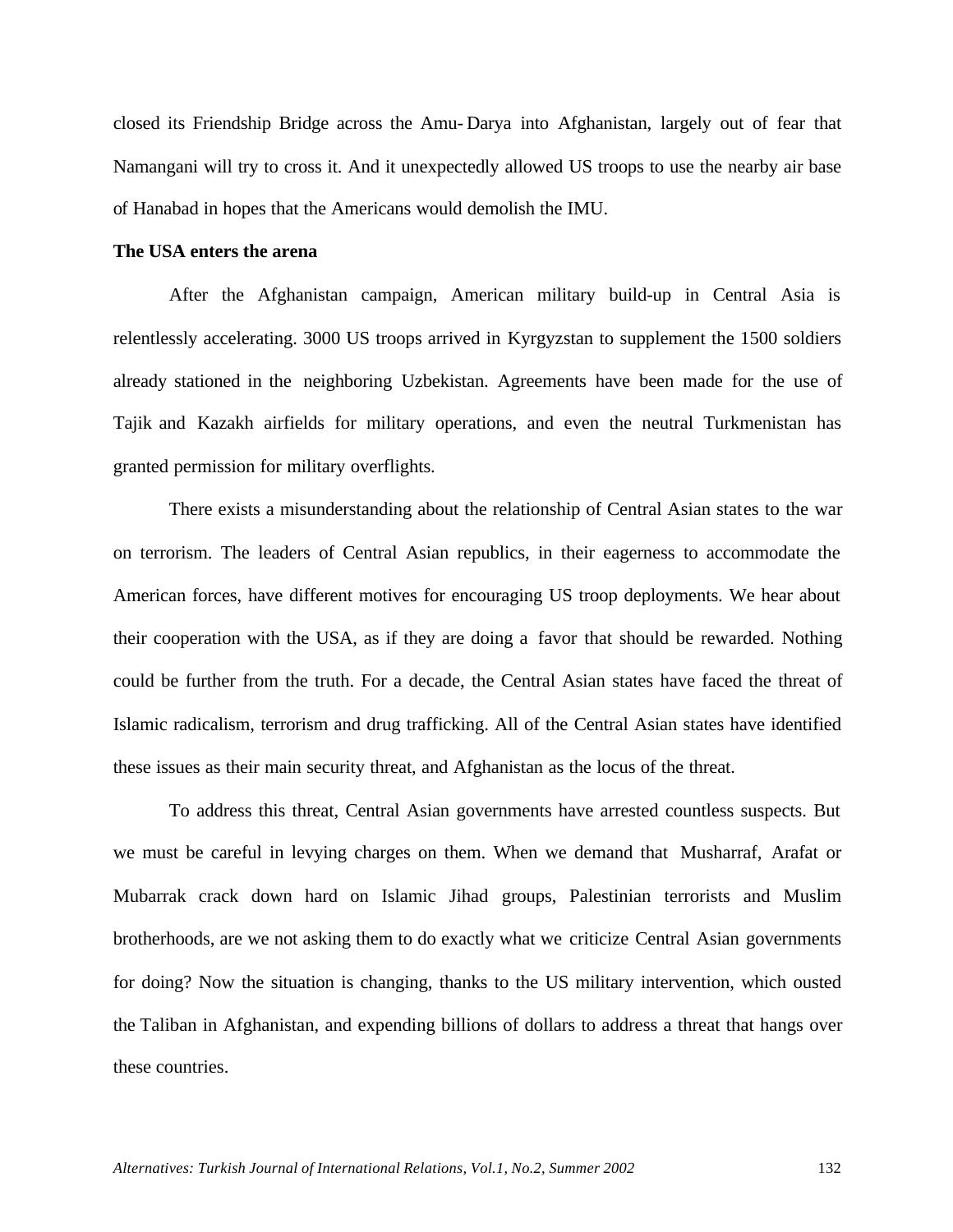Uzbekistan has agreed to the deployment of American troops at its Hanabad air base. In return, the USA will be providing Uzbekistan \$160 million in aid in 2002, which is an increase of \$100 million over earlier figures. Washington is providing the additional funds in spite of its criticism of the Uzbek government's record on human rights and democracy. Two days before the visit of US Secretary of State C.Powell in December 2001, the Uzbek parliament voted to offer Uzbekistan's ruler Islam Karimov the presidency for life.

Karimov has clearly attempted to get economic assistance, security guarantees, and overall American support for his ambitions to be the regional hegemon in Central Asia. Nowhere is new American presence more visible than in Tashkent. Groups of uniformed though unarmed American soldiers can be seen walking around the airport, waiting for chartered busses to transport them to downtown hotels. The troops do not mingle with Uzbek citizens, but the appearance in streets of many athletic-looking Americans, clad in civilian attire, suggests the build-up is steadily continuing.

The United States is also engaged in a rapid military build-up in Kyrgyzstan. At the Manas airport near the Kyrgyz capital of Bishkek, the US is building a 37-acre air force base. This base will also serve as administrative headquarters and contain warehouses to store munitions. Manas is suitable for both military and relief flights, able to accommodate fighter jets as well as large cargo and refueling planes. The United States is planning to relocate fighter jets from Pakistan to Uzbekistan and Kyrgyzstan. Construction of the US base at Manas airport should establish Kyrgyzstan as a hub for reconstruction operations in Afghanistan and for Central Asian stabilization efforts.

Favorable terms have been secured for the soldiers who will serve in Kyrgyzstan. They will be free to enter and leave the country, to wear uniforms and to carry weapons. They will also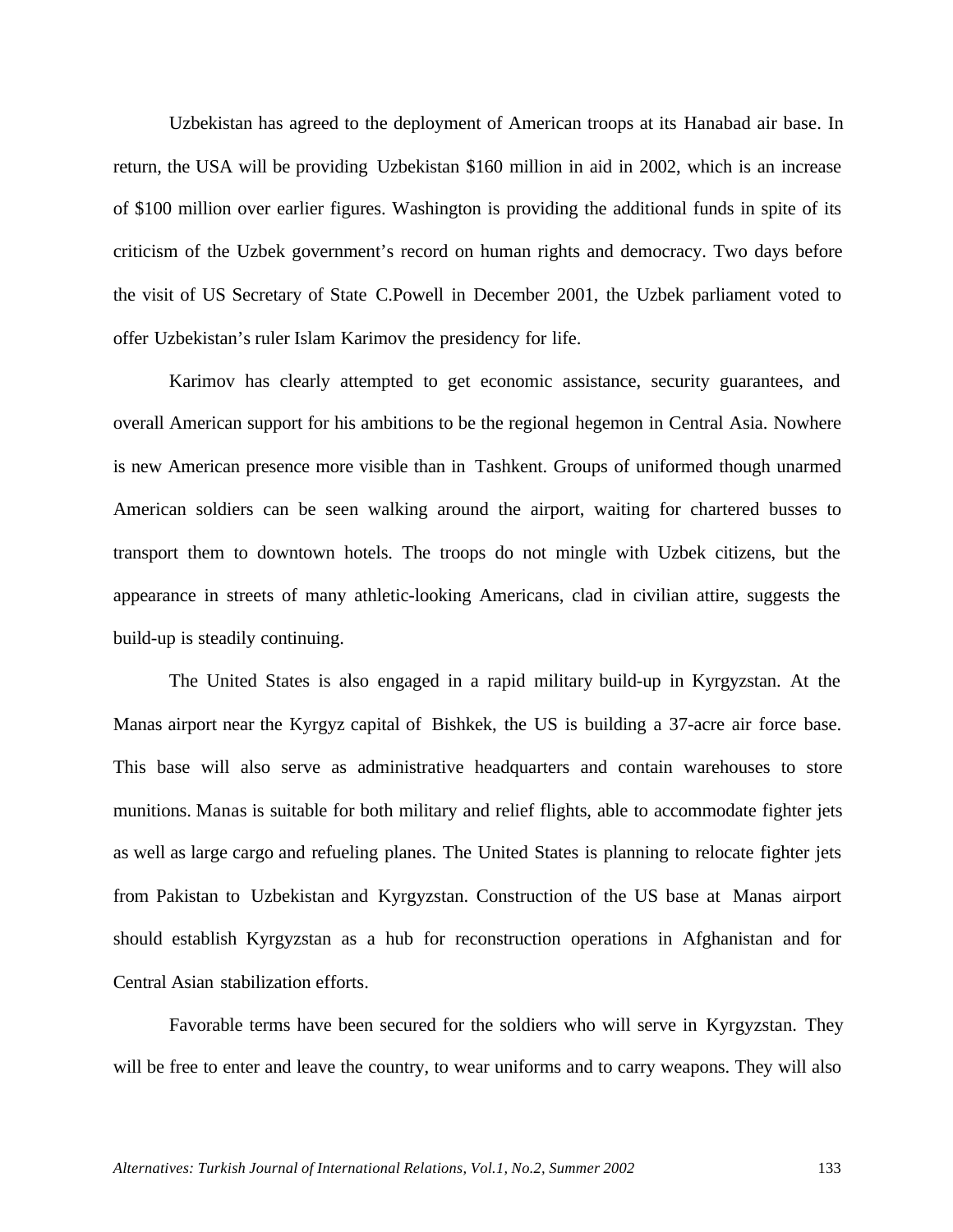be immune from prosecution by the local authorities. Washington also has signed basing agreements with Tajikistan and Uzbekistan, which provided airport facilities for the war in Afghanistan, and is discussing a similar arrangement with Kazakhstan.

The local public opinion on the American military presence appears to be mixed. Many residents -- especially in the Fergana Valley -- disapprove of the anti- Taliban war in Afghanistan. In Tashkent, on the other hand, a large majority of those questioned expressed approval for the anti-terrorism campaign. Nearly all the people I spoke to there, though, did not believe that current conditions necessitated the construction of an American base in Kyrgyzstan. They presume the Americans' real motive is to supplant the Russian influence in Central Asia.

Given that the US build-up is coming at a time when anti-terrorism operations in Afghanistan are moving into the reconstruction phase, it appears likely that the US military is settling in for an extended stay in Central Asia. Local analysts say that with Russia's grip on the region loosening, the United States is aiming to check the expansion of Chinese influence in the region. Besides, both the two smaller states, Tajikistan and Kyrgyzstan, are hoping that Western engagement will successfully overlay intra-regional tensions, specifically those caused by Uzbekistan. The possibility of extending the oil and gas pipelines to southern Asia may also tempt the US to maintain some sort of security presence east of the Caspian Sea.

#### **The Shanghai Group's response**

Central Asia has been transformed from a strategic backwater to the crucible of international diplomacy and, in this new geopolitical environment, Washington remains opaque about its ultimate intentions and exit strategy. Some American foreign policy planners hold that after destruction of Al Qaeda and the Taliban in Afghanistan the USA should leave the post-war stabilization and reconstruction to others. Such a course runs the danger of condemning all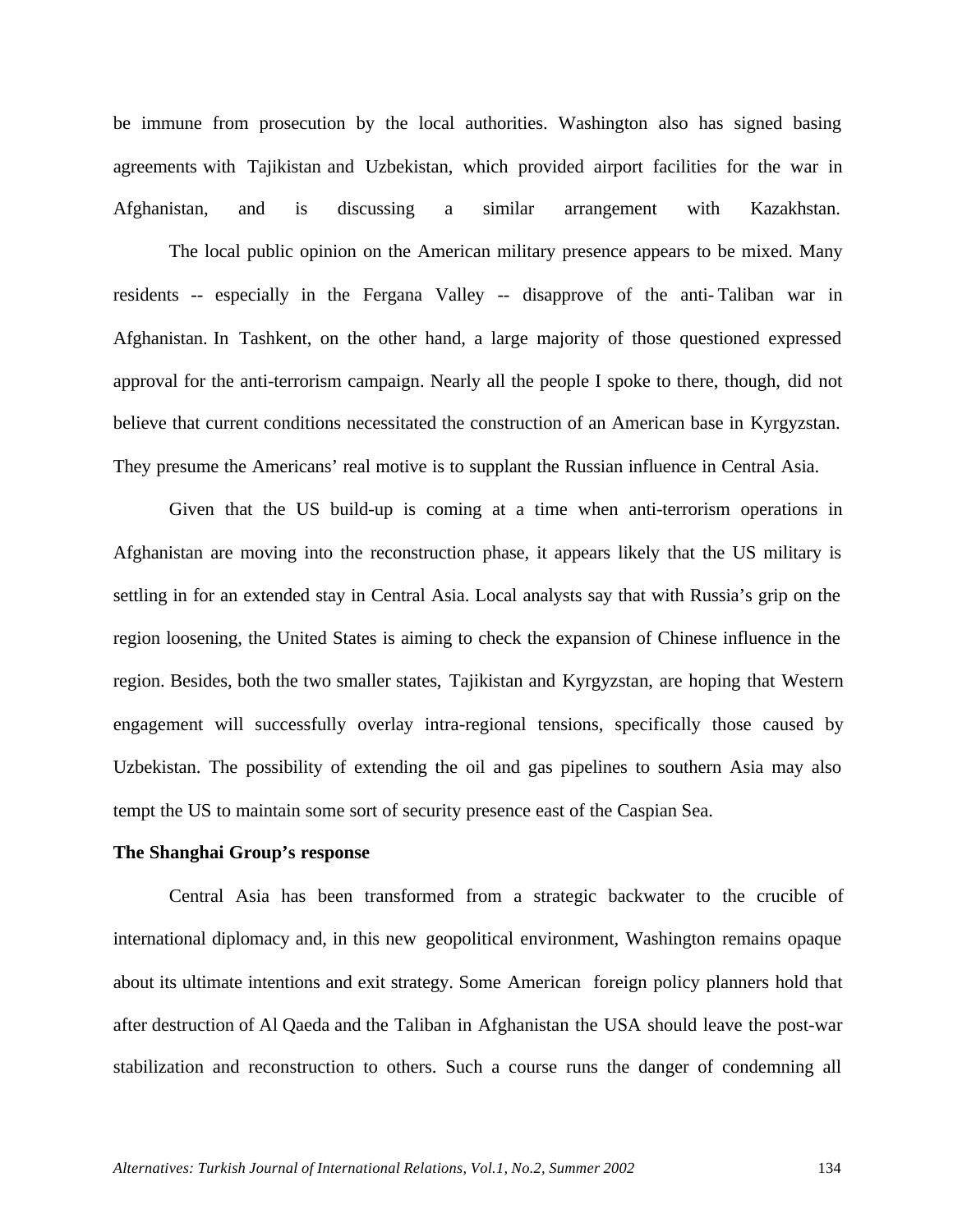Central Asia to further waves of instability from Afghanistan.

The United States is quickly building up its military capacity in Central Asia, and soon could be in a position to back tough words with actions. The US air force has established a presence at Afghan bases in Baghram and Kandahar, as well as at Hanabad in Uzbekistan and Manas in Kyrgyzstan. These facilities can help the US military gain air superiority throughout Central Asia, and even into the Middle East. This expanded and deepened US presence in Central Asia involves an intensification of the rivalry with Russia, China and Iran in the socalled 'New Great Game.'

As a consequence, Russia's role as Central Asia's principal security manager is under threat. Moscow was happy to see the destruction of the Taliban, and President Putin has scored some important diplomatic gains in return for Russian cooperation, most notably a more understanding attitude in the West to Russian military operations in Chechnya. But if there is no timetable for the departure of American troops from Central Asia, Moscow is likely to perceive the US response to terrorism as little more than an excuse to extend American military presence into the region, which Russian strategists have portrayed since the end of the 19th century as the country's soft underbelly.

Russian policy-making elite is divided over how to respond to the geopolitical shift that has occurred in Central Asia. The sudden arrival of US forces in Central Asia has prompted some analysts in Moscow to accuse the government of 'losing' Central Asia. Hawkish statements are coming from such leading figures as the State Duma speaker G.Seleznyov, who said during his recent tour of the region: "Russia will not endorse the emergence of permanent US military bases in Central Asia."<sup>3</sup>

In addition, Russian security officials claim there is a score of top secret Russian military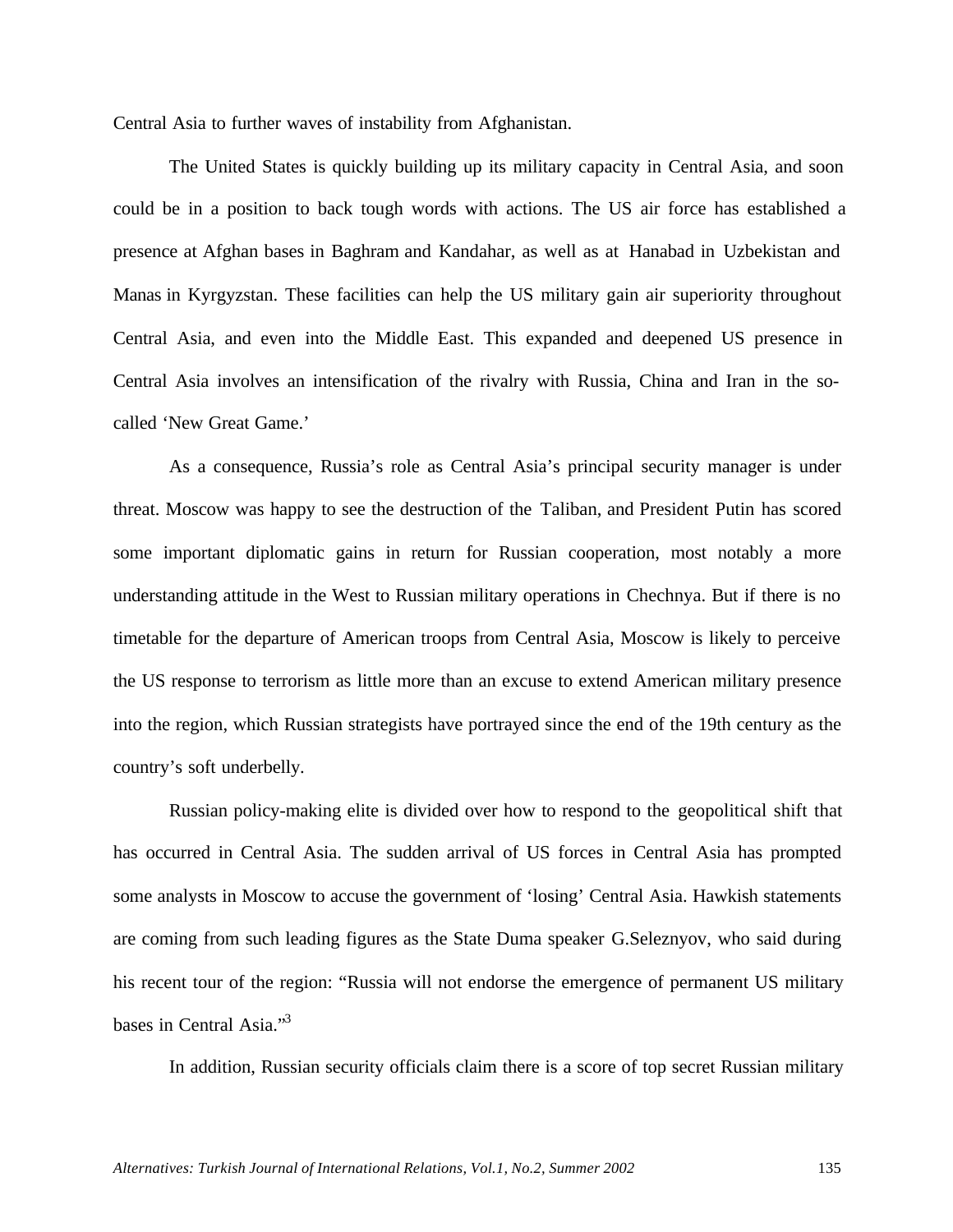facilities in Central Asia that the USA and NATO are keen to gather information on. In Kazakhstan, there is the Sary-Shagan anti-missile launching site and the radar station, which is part of Russia's early-warning system. In Kyrgyzstan, there is a Russian navy long-distance communications center, and a testing site for the nuclear submarines' rockets on the lake Issyk-Kul. There is also a space surveillance station, located at Nurek in Tajikistan.

China also initially acquiesced in the US action in Afghanistan not least because of evidence that Al Qaeda was training Muslim separatists operating in the Xinjiang Autonomous Province of western China. Beijing has generally deferred to Russia in Central Asia on security issues, preferring instead to focus on expanding trade links across the region. China now states publicly and unapologetically that it views the US presence as a hindrance to its strategic objectives in the region. In the Chinese opinion, the American basing rights in Kazakhstan and Kyrgyzstan are part of the broader strategy to contain the expansion of Chinese influence.

The Chinese diplomats have alleged specifically that the USA was seeking access to an air base near Semipalatinsk in Kazakhstan, the old site of Soviet nuclear tests. The base was designed by the USSR specifically to support possible strategic operations against China. Kazakh officials dispute the Chinese claims, saying that Washington has asked for access to military bases in southern Kazakhstan, but not in Semipalatinsk to the north. The bases under discussion were at Taraz and Chimkent.

The Sino-Russian response strategy was unveiled at a meeting in Beijing in January 2002. It consists of the transformation of the Shanghai Cooperation Organization (SCO), created in 1996 as a forum for border demilitarization and trade promotion, into a regional security structure capable of conducting 'joint anti-terrorist operations.' As all the Central Asian states (bar Turkmenistan) already belong to the SCO, this should be viewed as a direct attempt to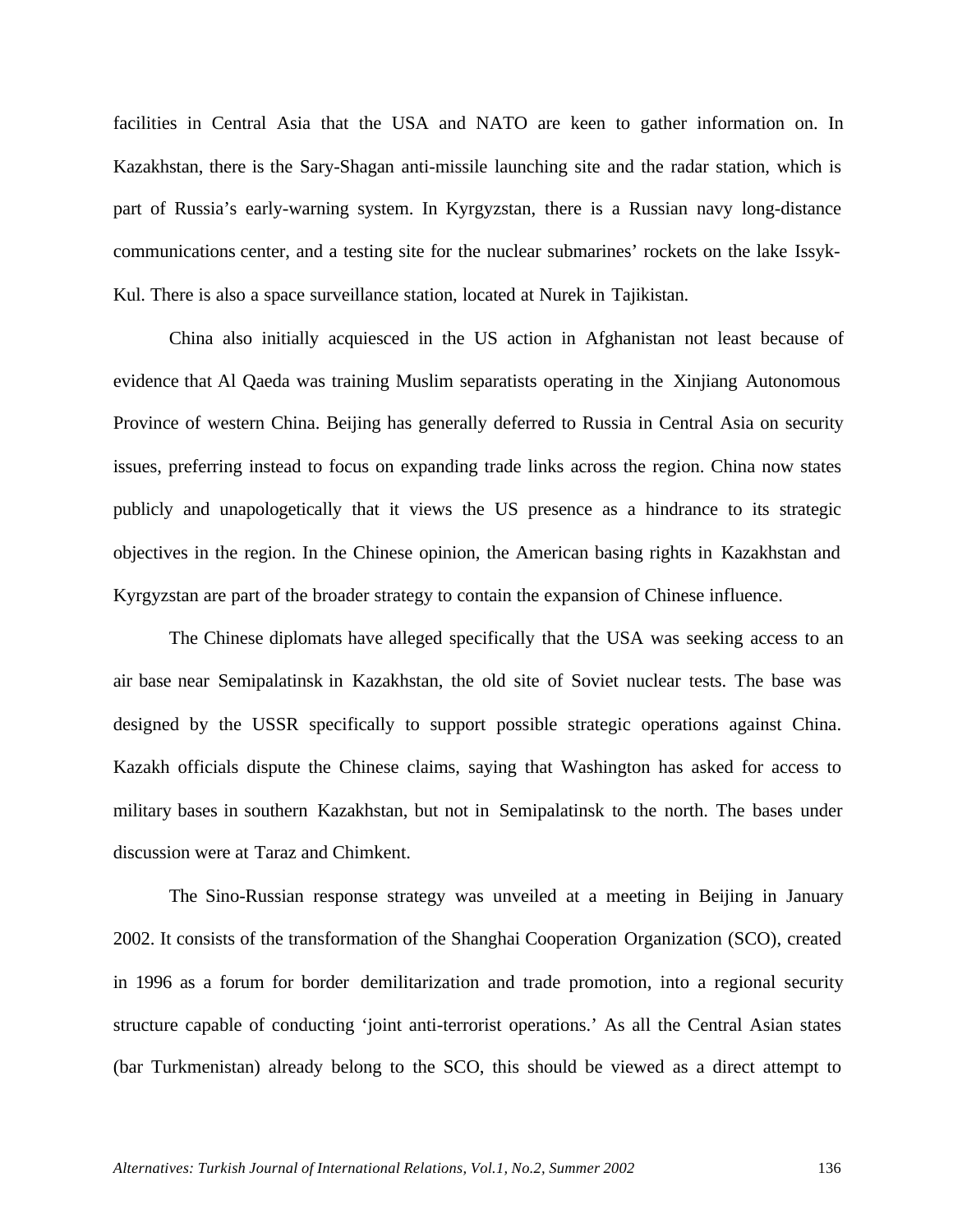reduce the rationale for a Western security presence in the region.

The presidents of Russia, China, and four Central Asian countries -- Kazakhstan, Kyrgyzstan, Tajikistan and Uzbekistan -- signed in St. Petersburg on 7 June 2002 a charter transforming the SCO security bloc into a fully fledged international organization with a permanent secretariat based in Beijing. They agreed to set up a regional antiterrorist structure to be based in the Kyrgyz capital, Bishkek, and signed a political declaration underlining the SCO's joint goals. The political declaration says the aim of the Shanghai Group is to fight terrorism, prevent conflicts, and ensure security in Central Asia.

China sent its delegation to Central Asian republics in January. The delegation announced in Tashkent a Chinese economic assistance to Uzbekistan in the amount of \$600 million (compared to the \$160 million pledged by the USA). Thus, Uzbekistan has managed to attract assistance from both the United States and China.

In addition, Uzbekistan has left the anti-Russian GUUAM alignment that it joined three years ago, informing in June 2002 the other members of that group -- Georgia, Ukraine, Azerbaijan, and Moldova -- of its decision. The group has discussed at length -- but not yet established -- a peacekeeping battalion and a free economic zone.

Kazakhstan also has friendly relations with both China and the USA, and the government does not appear eager to make a choice between the two. Since 1991, Kazakhstan has pursued a 'multi-vector' foreign policy that seeks strong relations with Russia and with China. In addition, President Nazarbaev has fostered amicable ties with the USA, especially in the sphere of energy development.

The anti-terrorism campaign has increased the pressure on Astana to abandon its 'multivector' policy, and settle on one strategic partner. Local observers believe that the government is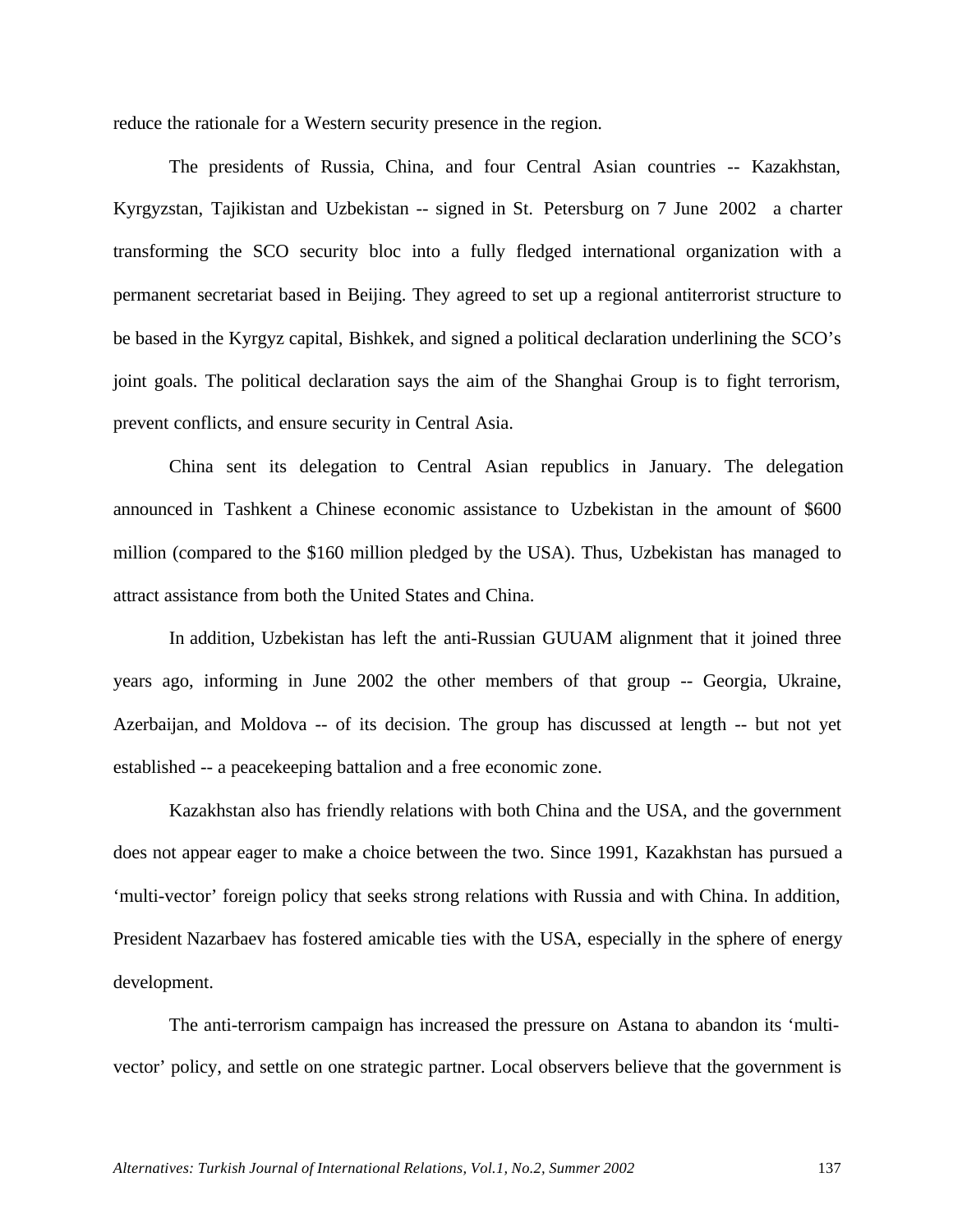inclined to align itself with the United States, given the US ability to develop and pay for Kazakhstan's natural resources. However, from the start of the anti-terrorism campaign, Nazarbaev has proceeded cautiously, offering words of support for US actions, but hesitating on the implementation of concrete cooperation measures.

## **The role of Iran**

President Bush has signaled that he reserves the right to extend the war on terrorism to other countries. Iran, Iraq and North Korea were the three named by G.W.Bush in his "State of the Union" address in January as future potential targets. While the harshest words were reserved for Saddam Hussein, the language on Iran was unambiguous: "Iran aggressively pursues… weapons of mass destruction and exports terror, while an unelected few repress the Iranian people's hope for freedom."<sup>4</sup>

Thus, the president addressed the Iranian nuclear program built around the Russian nuclear power reactors at Bushehr, as well as Iran's ballistic missile program. Only recently, the former Iranian president Hashemi Rafsanjani threatened to use nuclear weapons against Israel: "If a day comes when the world of Islam is duly equipped with the arms Israel has in possession, the strategy of colonialism would face a stalemate because application of an atomic bomb would not leave any thing in Israel but the same thing would just produce damages in the Muslim world."<sup>5</sup>

US intelligence agencies have spotted scores of Iranian intelligence and military personnel deep inside Afghanistan working to obstruct the pro-American government now in place in Kabul. These operations are prompting heightened worries inside the Bush administration because of the fragility of the interim government in Afghanistan. The Iranians' objective appears to be destabilizing Afghanistan so that it rejects the presence of Western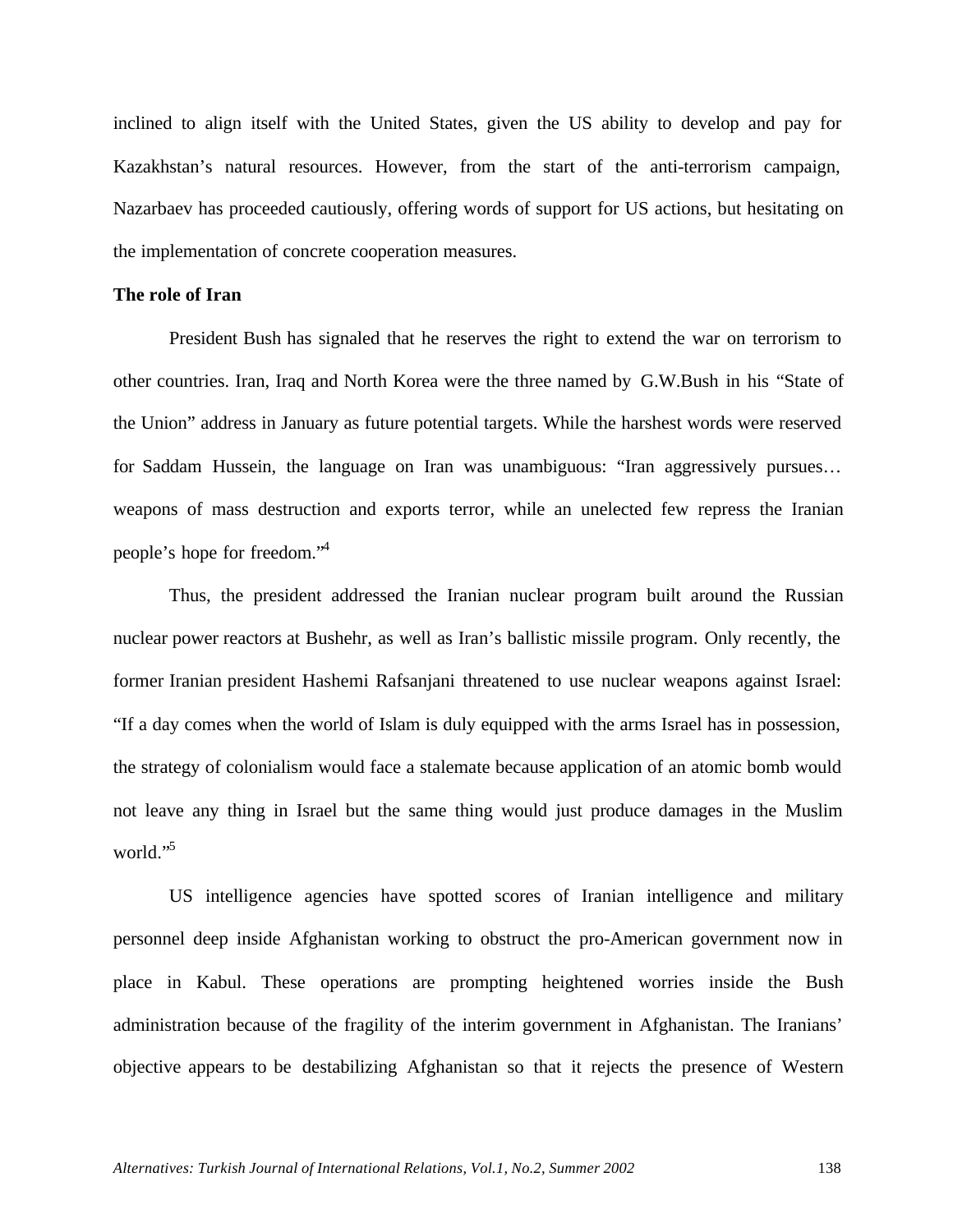military forces. The Islamic regime in Tehran fears that the pro-Western government in Kabul will inspire pro-Western sentiments inside Iran, where a power struggle is under way between reformers and Shiite fundamentalists. The Shah of Iran was ousted in 1979, leading to the Islamic revolution.

US special envoy for Afghanistan Z.Khalilzad has repeatedly charged that hard-line elements around Iran's spiritual leader Ayatollah Ali Khamenei are helping to arm and finance groups within Afghanistan in a bid to establish pockets of influence and discourage cooperation with the government in Kabul. He said their purpose is to create what he termed centers of Iranian influence in Herat (80 kilometers from the Iranian border) and in surrounding provinces. In northern Afghanistan, Iranian agents reportedly are arming ethnic Uzbek warlord A.Dostum's faction operating around the strategic city of Mazar-e-Sharif. Khalilzad also said that the Revolutionary Guard Corps had helped members of Al-Qaeda escape from Afghanistan to Iran and were helping the fleeing fighters to travel on from Iran to other destinations abroad.

After the failure of five Caspian littoral states to reach an agreement on delimitation of the Caspian Sea at their April 2002 presidential summit in Ashgabat, the Iranian president M.Khatami toured Central Asian capitals to discuss two issues: energy routes and the American presence. He called for Central Asian leaders to step up exports of oil and gas through Iran as the shortest route to world markets. At the same time, he sharply criticized progress by the USA in developing a military presence in the region for its war on terrorism. Referring to Washington, Khatami said in Almaty: "One must not get entrenched on this or that territory, setting up bases under the disguise of an antiterrorist campaign. This is sheer humiliation for our nations that have the right to resolve their problems on their own and decide themselves what is good and bad for them."<sup>6</sup>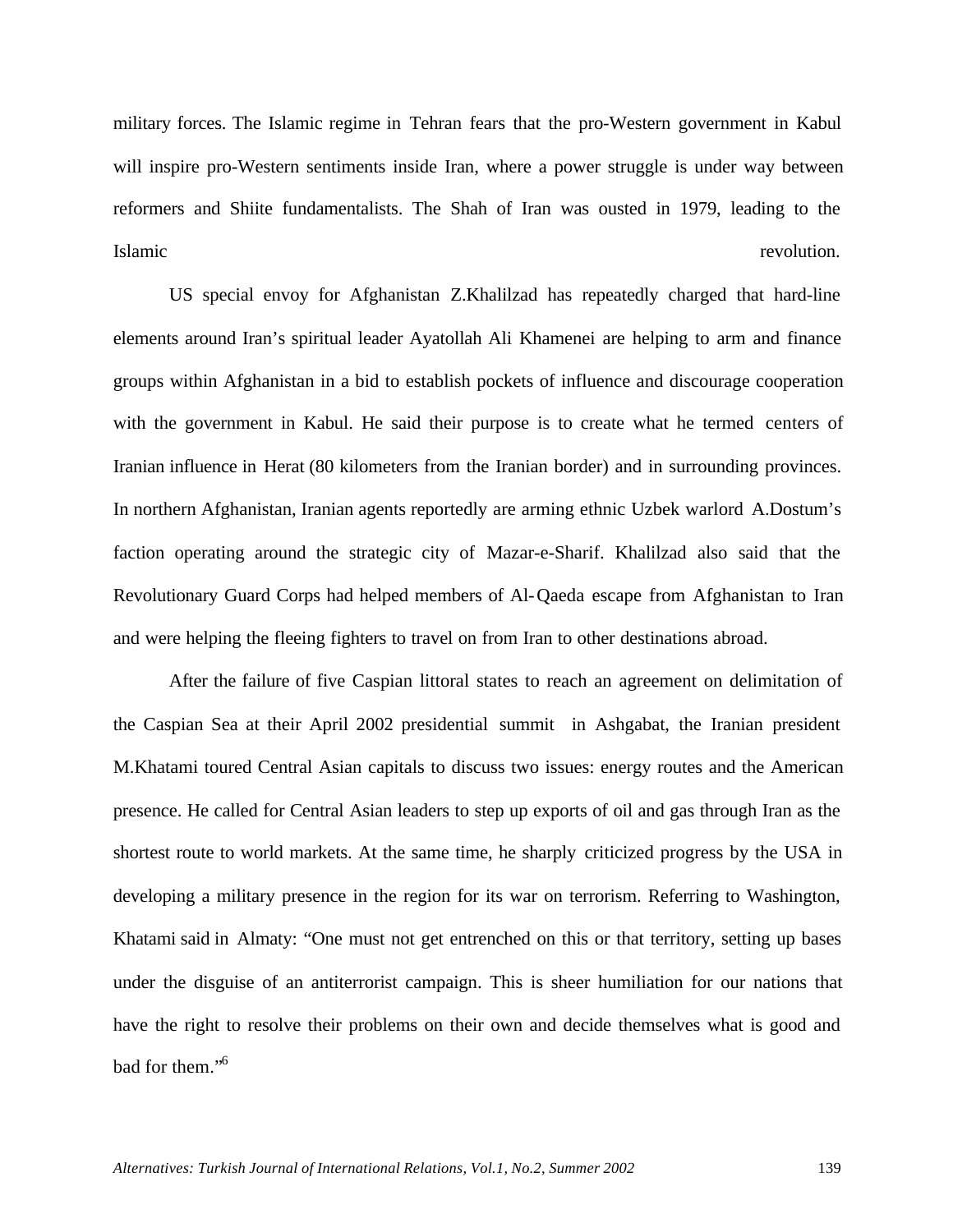US-Iranian tensions over Afghanistan and Central Asia are high for several reasons. One is their continuing rivalry on the world stage as Washington accuses Tehran of supporting terrorist groups in the Middle East and seeking nuclear weapons. That rivalry has now been exacerbated on the regional level by the presence of American troops in Afghanistan, Uzbekistan and Kyrgyzstan. Tehran sees the deployments as a threatening buildup of American military power in what Iran has historically considered its backyard with high expectation of Islamic revolutions and governments based on Islamic law.

#### **Three challenges facing the USA in Central Asia**

At the risk of simplification, I would suggest that there are three fundamental challenges that will confront any model of American involvement in Central Asia, which pertain to local politics, public welfare and regional security.

1) Without exception, all Central Asian governments have justified their concentration of power in the hands of the executive, the avoidance of elections, the retarded development of participatory government, and their curtailment of civil liberties in terms of national security. The authoritarian governments of the region hope that American patronage will deflect international criticism of their human rights records and failure to democratize. They also hope to obtain American military support in their battle to suppress Islamist rebel groups based in and around the Fergana Valley.

Karimov has justified his political repressions by the threat posed by the Islamic Movement of Uzbekistan. Now that its leader Juma Namangani is presumed dead, Karimov says his regime is threatened by another Islamic movement known as the Hizb-ut-Tahrir, or Party of Islamic Liberation, which advocates the creation of a Caliphate in the Fergana Valley. Although party members claim they want to attain their political objectives by peaceful means, they are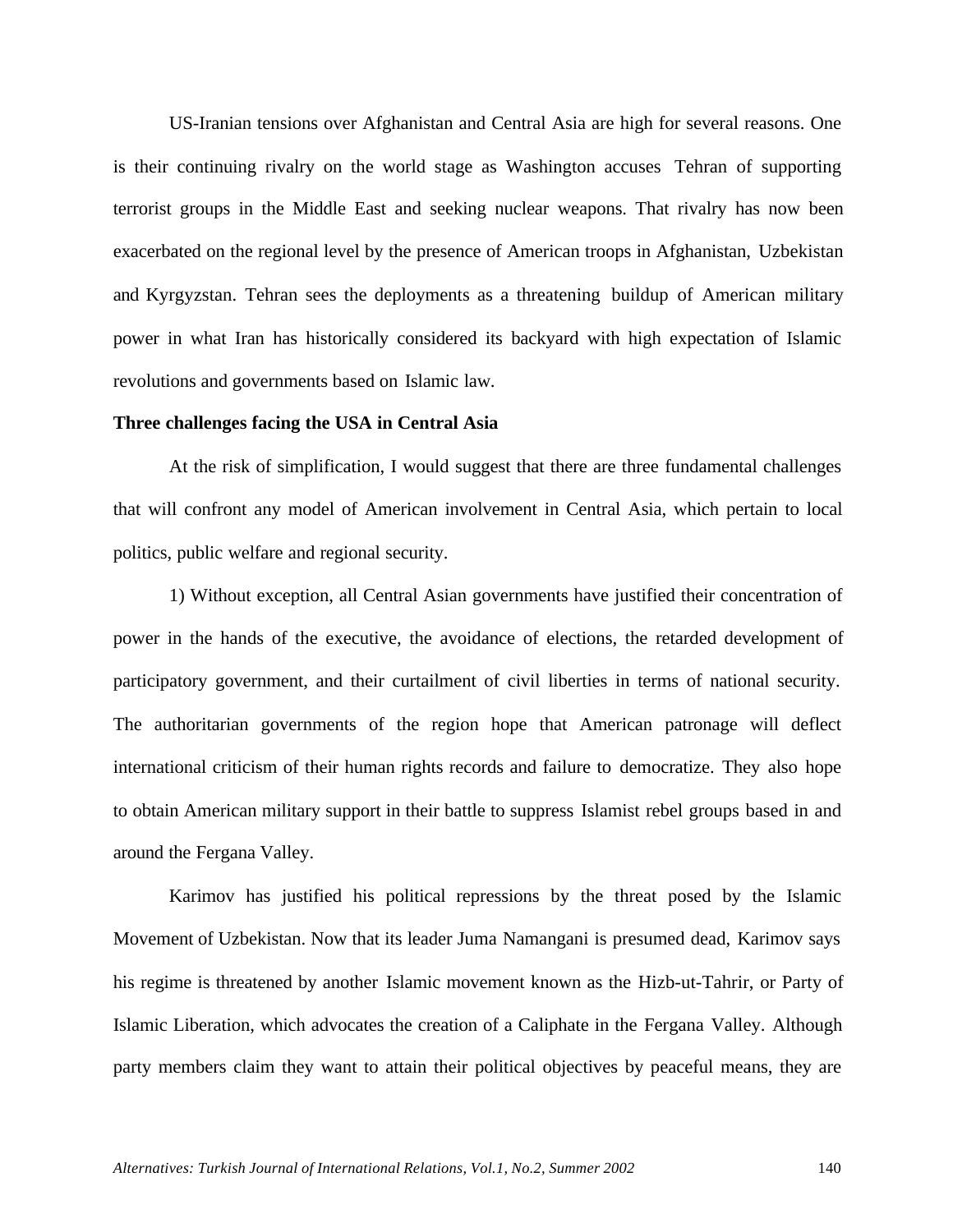being harassed by authorities in Uzbekistan, Tajikistan, Kyrgyzstan, and even in Azerbaijan. Human rights groups believe that Karimov still holds an over 7000 political prisoners.

When I was in Tashkent in January, the Uzbeks voted overwhelmingly in favor of extending the presidential term in office from five to seven years in a referendum that also created a bicameral parliament, which currently has one 250-member chamber. Officials said only 9 percent voted against extending the tenure. The decision will come into effect at the next presidential election in 2005. The polls were monitored by 125 observers from 33 countries. However, both the USA and the OSCE refused to send monitors.

This is not the first time in his political career that Uzbekistan's 63-year-old president has changed the length of his tenure. In 1995, a referendum made him president until 2000, averting the need for reelection in 1996. When elections were held in 2000, he won the right to retain his position for another five years. Karimov has now been the leader of Uzbekistan since 1989, when he was appointed first secretary of the Communist Party of Uzbekistan. International human rights organizations argue that Karimov is following the example of Turkmen president Niazov to make himself president for life.

Turkmenistan is one of the most tightly controlled places on the planet. Its former communist party boss and incumbent self-styled President 'Turkmenbashi' (Chief of the Turkmen) Saparmurad Niazov has constructed a personality cult rivaled only in North Korea and is squandering the country's mineral wealth on sprawling palaces and rotating golden statues of himself.

Only two days after the Uzbek referendum, Karimov was invited to visit the United States. On 12 March 2002, Karimov had a White House meeting with G.W.Bush. The centerpiece of his trip was the signing of a five-point "Declaration on Strategic Partnership and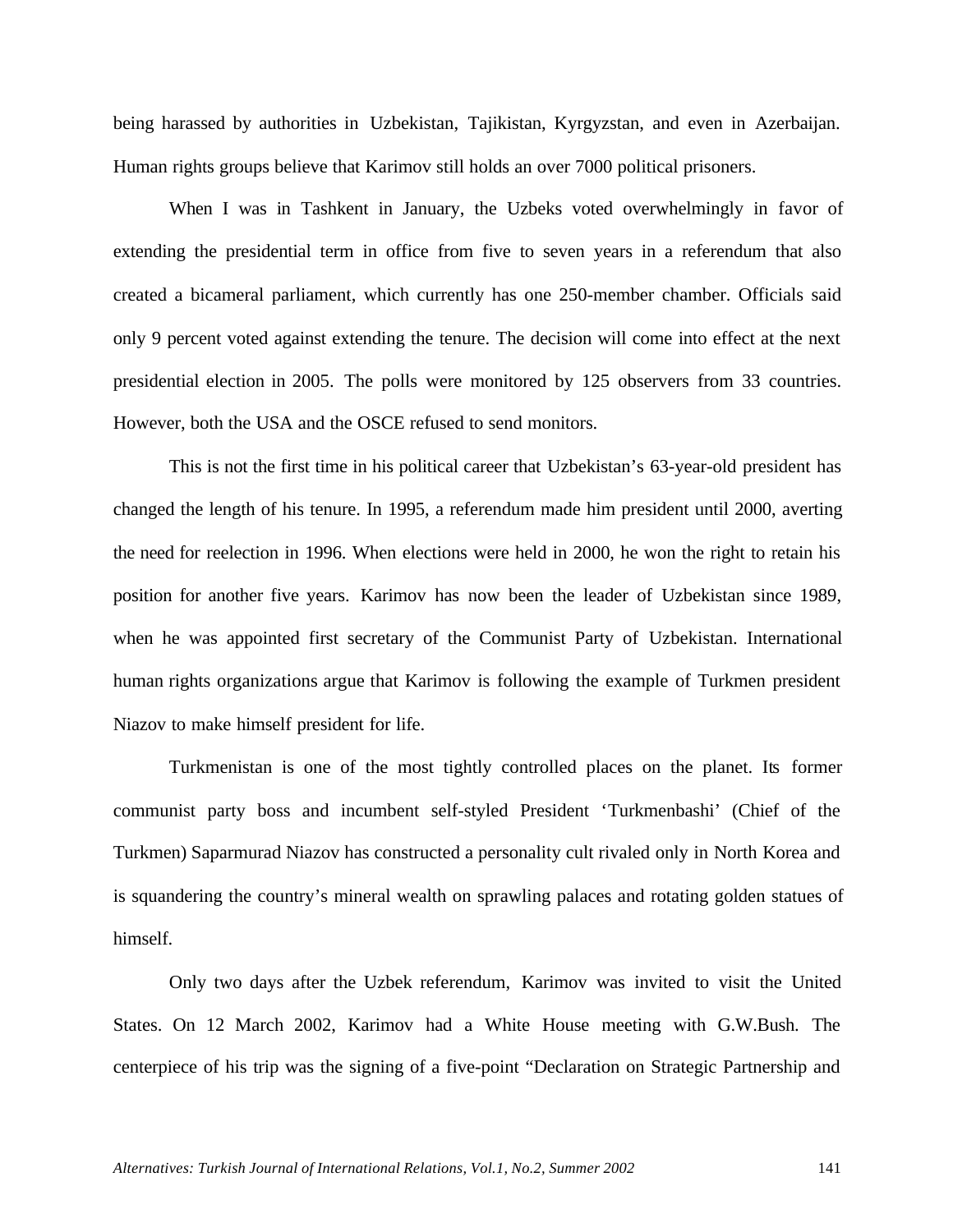Cooperation Framework." The document obliges the USA to provide aid that encourages 'civil society development' in Uzbekistan, which in turn reaffirms a commitment to implementing democratic reforms.

The situation is reminiscent of the Cold War, when the USA supported anticommunist countries however poor their human rights records might have been. Proponents of the current stance say the end justifies the means and that Washington's new containment policy might work against terrorism just as they believe it did against communism.

2) But the security arrangements and political reforms hectored from Washington will not survive without economic development. The deepest source of internal instability throughout the region is neither religious extremism nor ethnic conflict but poverty. Widespread throughout the region, poverty is particularly acute in the vast mountain zones defined by the Karakorum, Hindukush, Pamir, Tienshan, Kohibaba, Alatau and Altay ranges. It is no accident that these lands have been the venue for most armed conflicts in the area.

Take a typical Uzbek family in the Fergana Valley where 70% of the population live on the minimum salary, which can practically buy only 100 loaves of flat bread a month, excluding other expenses. The traditional Uzbek family consists of 6 or more persons, and they usually consume at the very least 5 breads a day. This example is a basic indicator of the real state of Uzbek society.

The most pressing needs of economic development are surprisingly simple: to enable Central Asians and Afghans to feed their families and create jobs for themselves and others. Until these needs are met there will be no end to opium production and drug trafficking. Until they are met there will be no peace in the region.

This will not be accomplished through the vast infrastructure projects proposed at the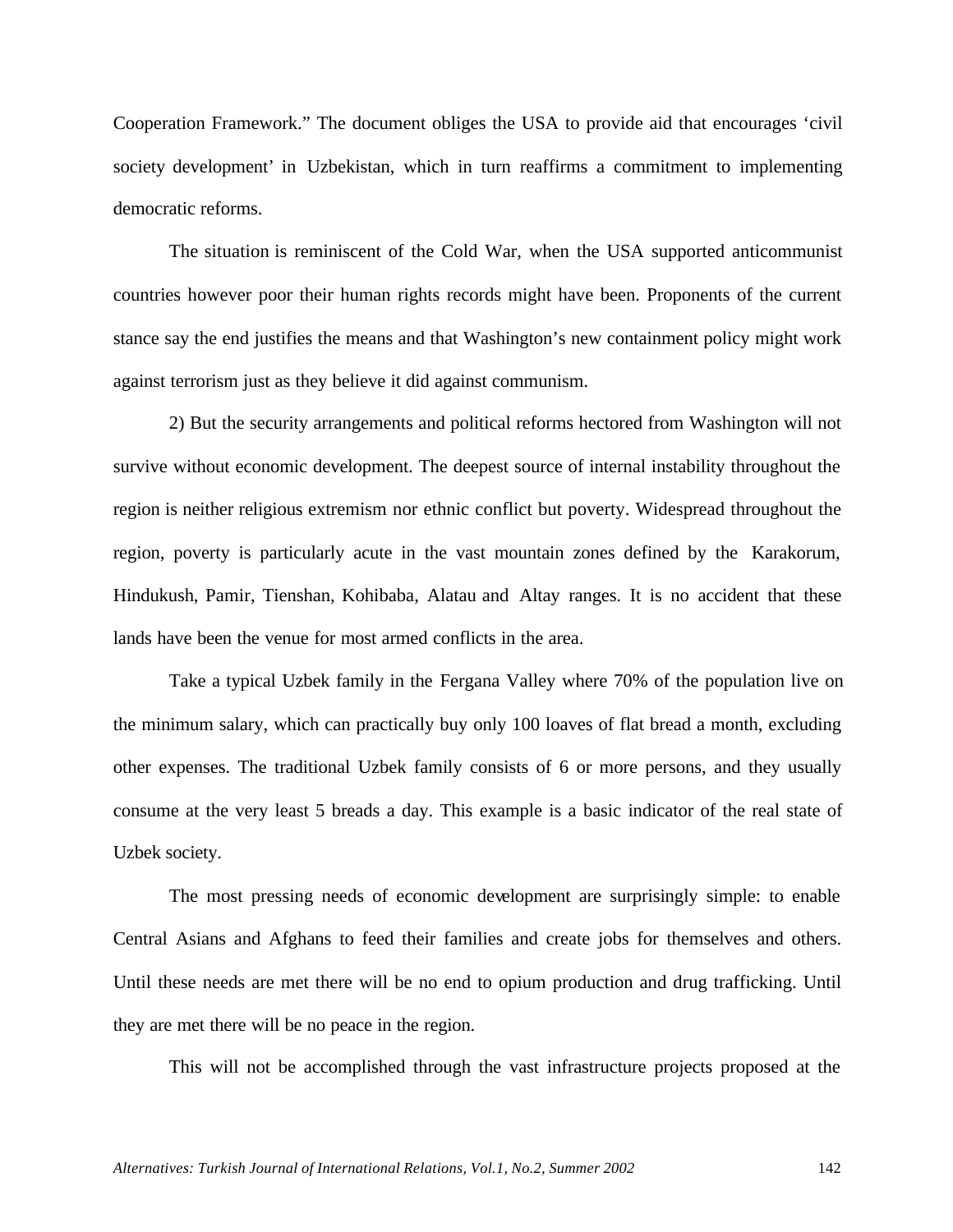Tokyo international conference on rebuilding Afghanistan or a Central Asian Marshall Plan. Instead, the focus should be on village level agriculture, small businesses and farms, and the removal of impediments to entrepreneurship at all levels. It is therefore important to open the ancient trade routes that linked Central Asia and Afghanistan to their natural ports and trading partners in Iran and Pakistan.

3) Although Uzbekistan remains the strategic pivot of the region, each state has its own agenda. Kazakhstan's long border with Russia and its substantial ethnic Russian population ensures that it cannot break with Russia. However, President Nazarbaev's struggle for regional supremacy with Karimov dictates that he cannot stand by and allow him to forge a close strategic partnership with Washington. Nazarbaev's trump card in diversification of his security options is the considerable Western investment in his country's oil industry.

Tashkent's ambitions to be the regional hegemon in Central Asia are well known. It has seized disputed lands from neighboring states, refused to pay for water from Kyrgyzstan and violated the gas-for-water agreements. The Uzbeks are fond of reminding that they are selling gas at about half of the prevailing global prices and do not conceal their greater regional ambitions. Uzbekistan is a complex and volatile state, which persistently behaved in a heavyhanded way.

Uzbekistan has gradually slipped out of Russia's security orbit over the last three years and now seeks outside support from Washington for both the regime's internal security and its more expansive designs. If it becomes involved in an armed conflict with a Central Asian neighbor, what then would be the American role?

In this context, Washington may encourage expectations upon which it cannot deliver and also lead to tensions among the Central Asian rulers who want to perpetuate their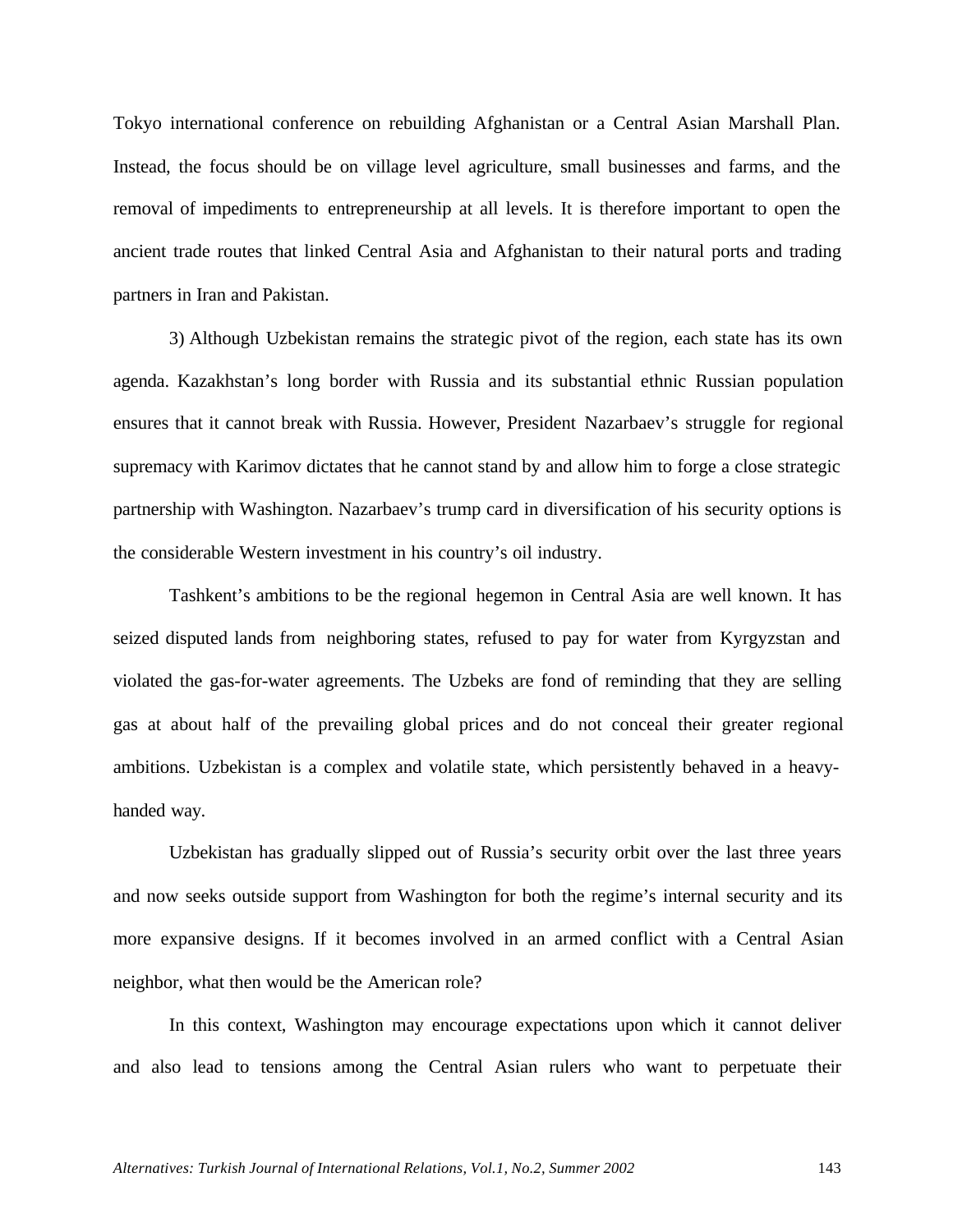authoritarian regimes and gain outside support for themselves and their regional ambitions. There is no simple way to resolve all these tensions peacefully and amicably. It is hence unlikely that we can expect true stability in Central Asia anytime soon, even under conditions of American leadership.

#### **Double-standard approach to Central Asian authoritarianism**

Thanks to the Soviets, Central Asia is ruled by secular governments. But it is also left with a heritage of authoritarianism, corruption and disrespect for law and human rights that persists to this day. We are only gradually coming to appreciate the seriousness of the birth defects present in Central Asia. It is important that we recognize this, and apply the same standards to all, rather than selectively, according to who happens to be in favor in Washington at the moment. Bluntly, we cannot nod at authoritarianism in Central Asia and preach against it in Russia. Critics believe that the Bush administration is prepared to turn a blind eye to human rights abuses in Central Asian countries in return for their loyalty. Why should Washington not start to make the case for democracy in Central Asia? Plainly, it cannot afford to push this idea too fast. Such a change could be counter-productive. For this reason, American policy in Central Asia has been governed by *Realpolitik*. Like the Russians before them, the Americans have preferred stability to uncertain experiments with democracy. Doesn't stability have to be paramount in a region that contains so much mineral and energy resources? And who is to say that democracy suits Central Asians anyway? They appear to have rubbed along happily without it for long enough. But, like a lot of conventional wisdom, it may not be so very realistic at all.

The Iranian revolution of 1979 pointed to the danger of depending on military bases and the friendship of autocratic regimes. Propping up such regimes can have the paradoxical result of weakening them by making them seem less legitimate. The average citizen in Tashkent or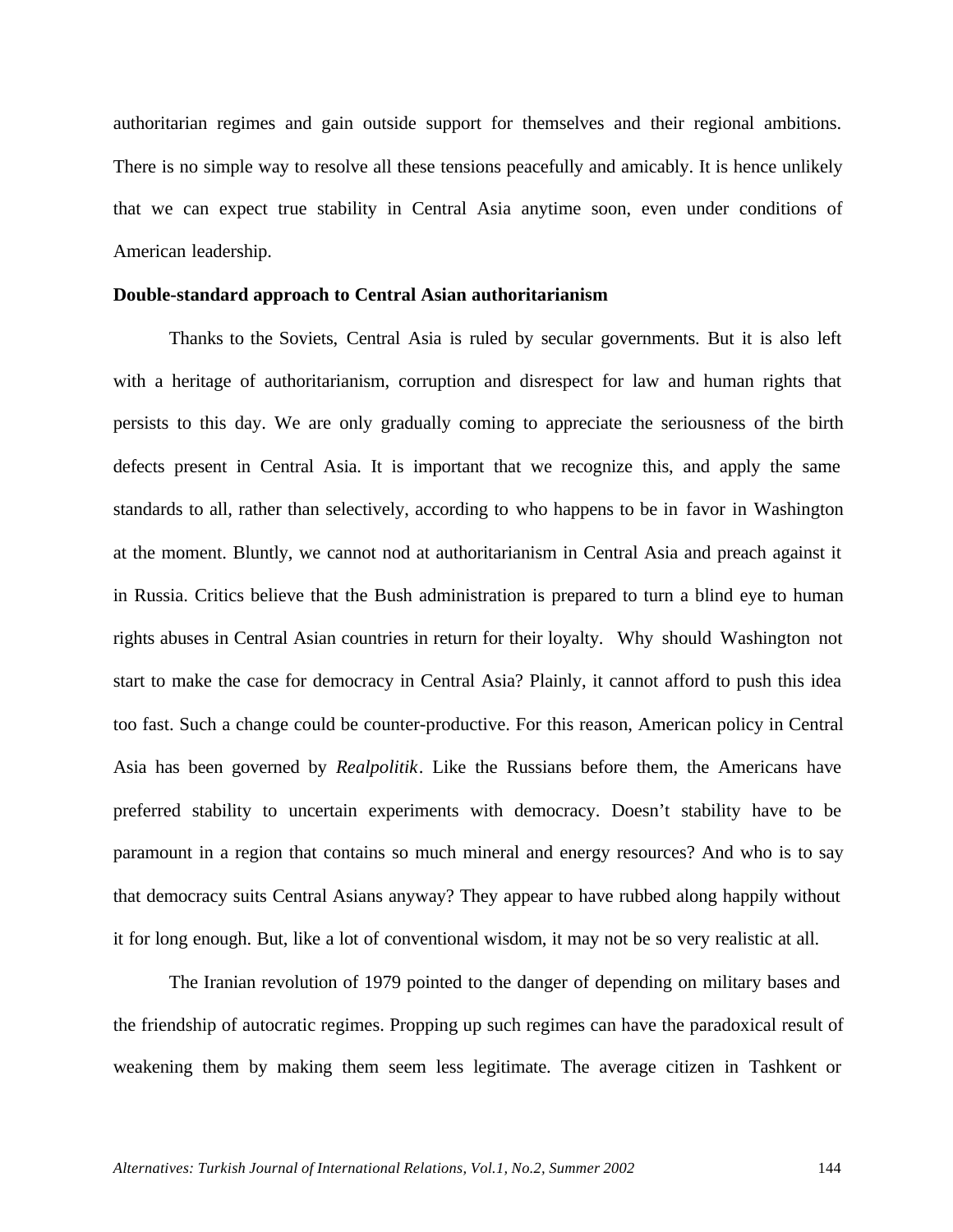Almaty enjoys fizzy drinks and soap operas no less than the average citizen in Atlanta or Chicago. But something else that they may want has so far been denied to them: a chance to choose their own leaders by holding proper elections, just as westerners do. Might democracy one day become a unifying ideal both can share?

The despots who run the Central Asian republics dismiss this as a dangerous fantasy. That is no surprise: most have much to fear from genuine elections. More surprising is the existence in the West of a whole industry of intellectuals and diplomats dedicated to exposing the preposterousness of the very idea. These experts invoke sophisticated reasons why the Central Asians are unsuited to democracy.

All the *'stans*' that emerged from the Soviet empire inherited borders that owed less to a well-shaped sense of nationhood than to the administrative convenience of Moscow. In such countries, people identify strongly with their tribe or clan, and with a wider Islamic fellowship, but only weakly with the state. Holding such a state together therefore requires a strong and usually repressive power at the center. These things may complicate the growth of democracy in Central Asia.

If Islam is inimical to democracy, somebody should tell the Turks and the Iranians, who in markedly different ways are exercising the muscles of pluralist politics. Those who consider Central Asian democracy a fantasy should ask how long the existing system can last. As I made certain at various points of my trip, the appetite for politics is keen on all levels of local society. The obstacle has not been religion or tradition, but the refusal of those in power to accept the people's verdict. With ballot boxes blocked, no wonder opposition flows towards the mosque, the only institution no Central Asian regime dares ban.

America cannot change Central Asia at a stroke. It will not risk knocking the legs away